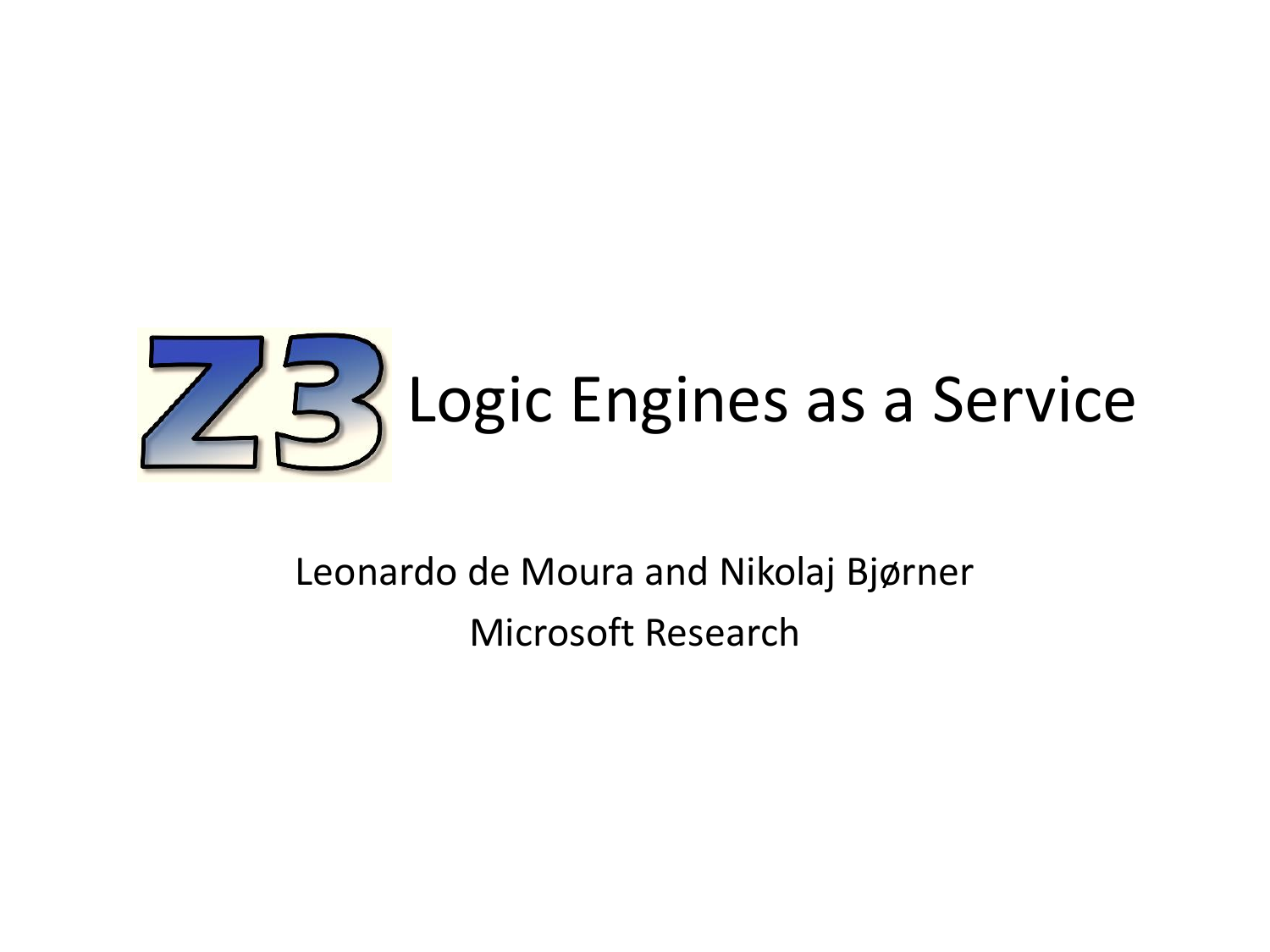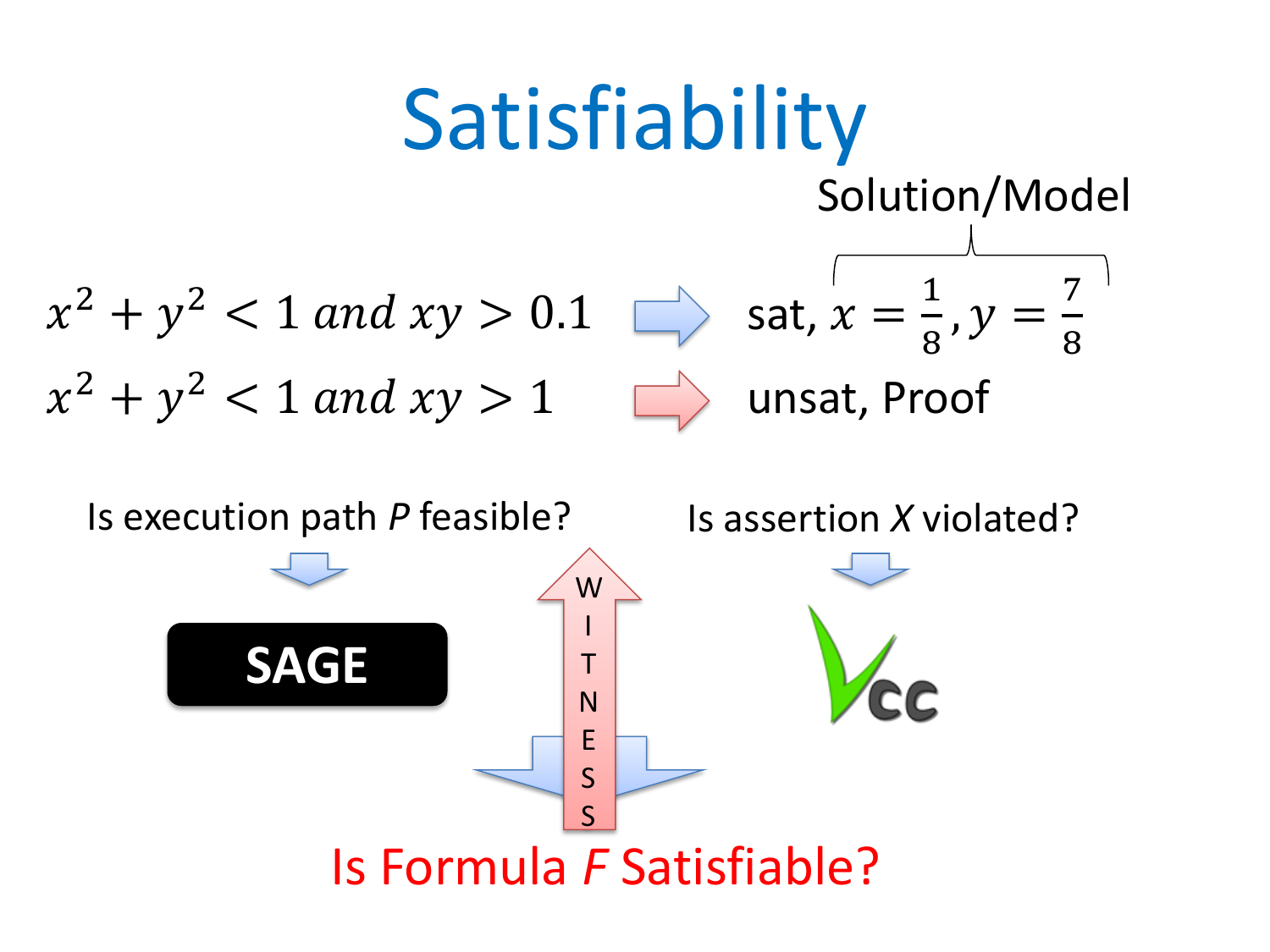





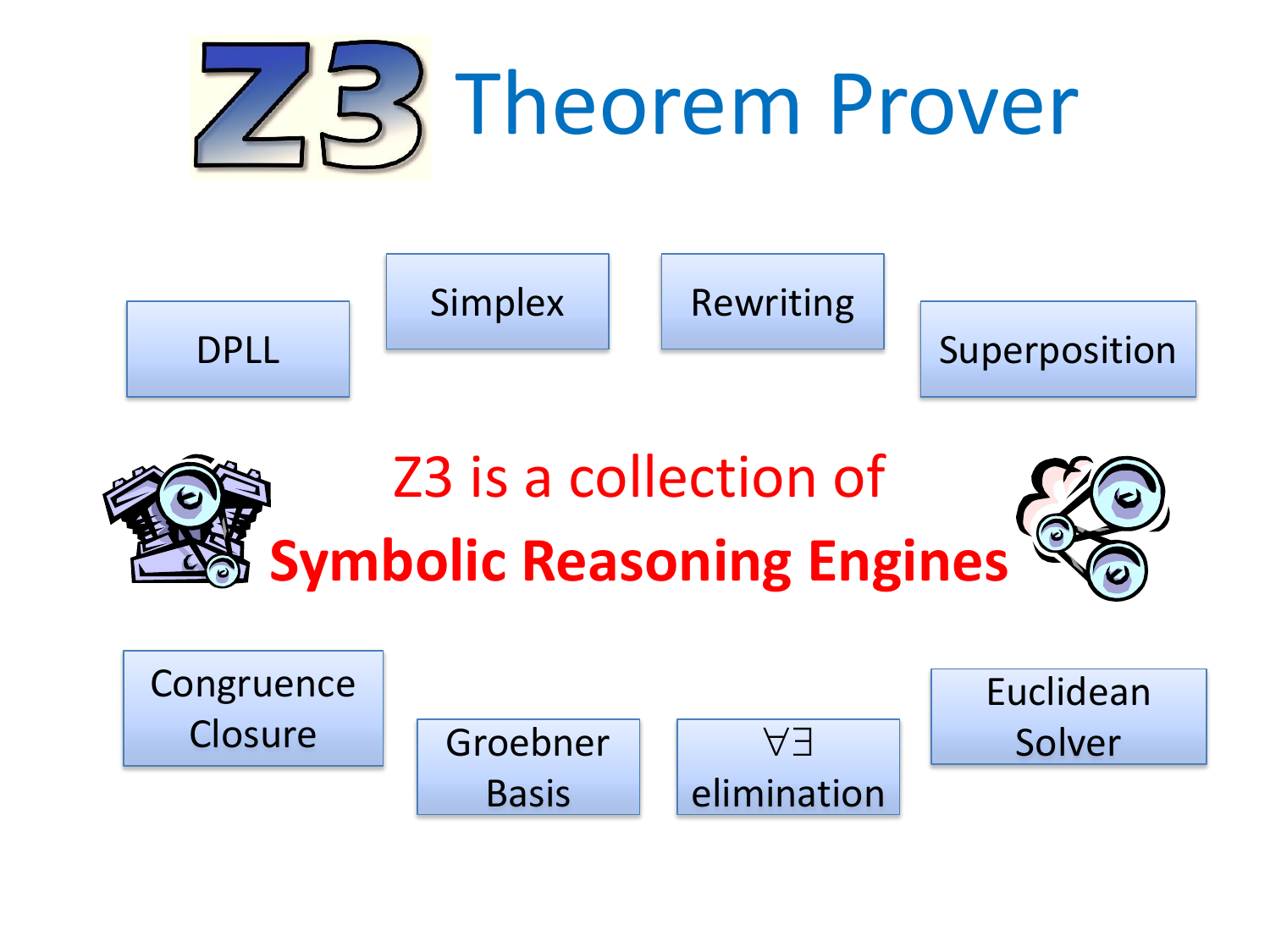# Symbolic Reasoning Engine

#### Test Case Generation **Verifying Compilers**

Invariant Generation Model Based Testing

Type Checking Model Checking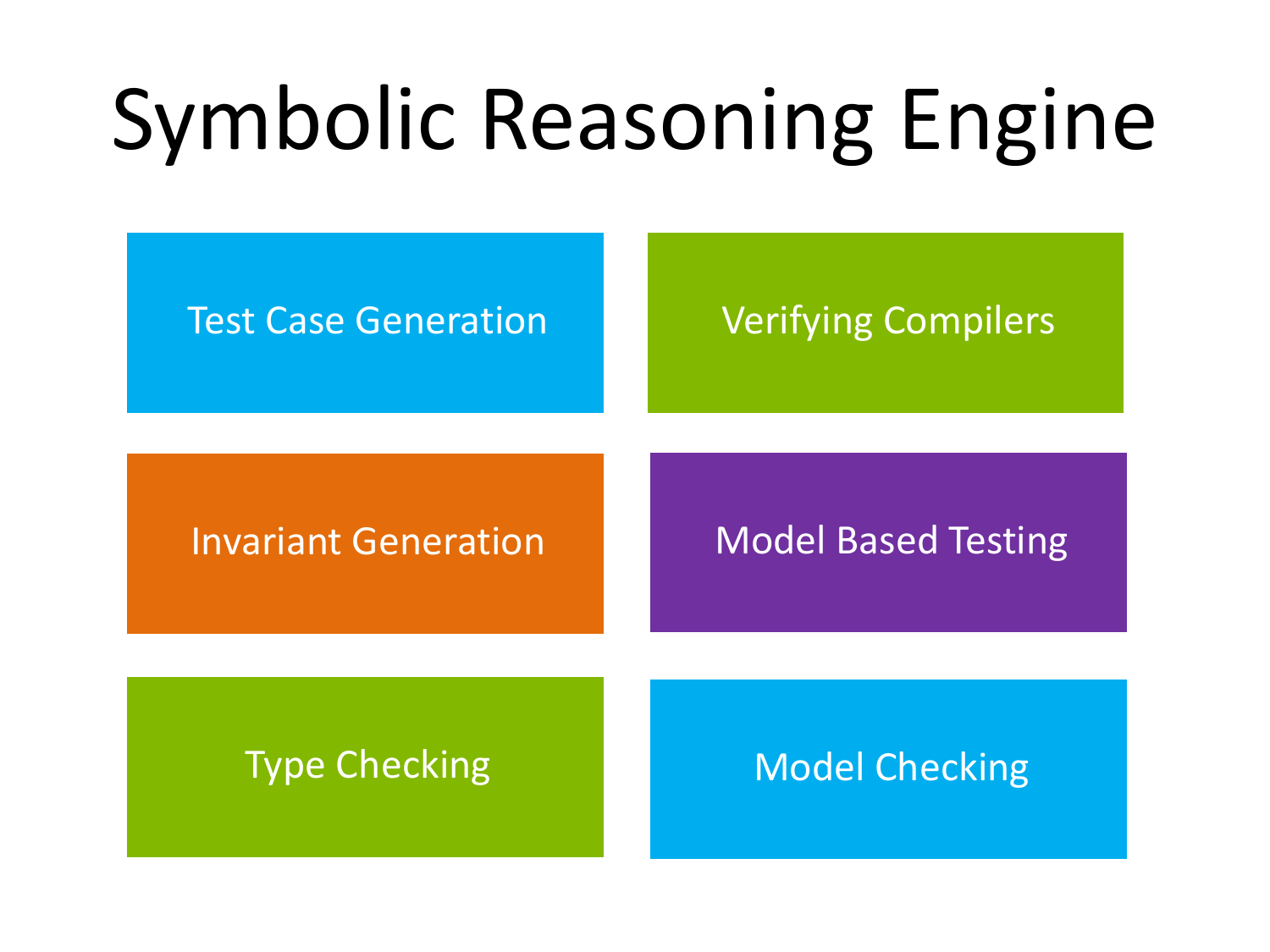## Some Applications at Microsoft

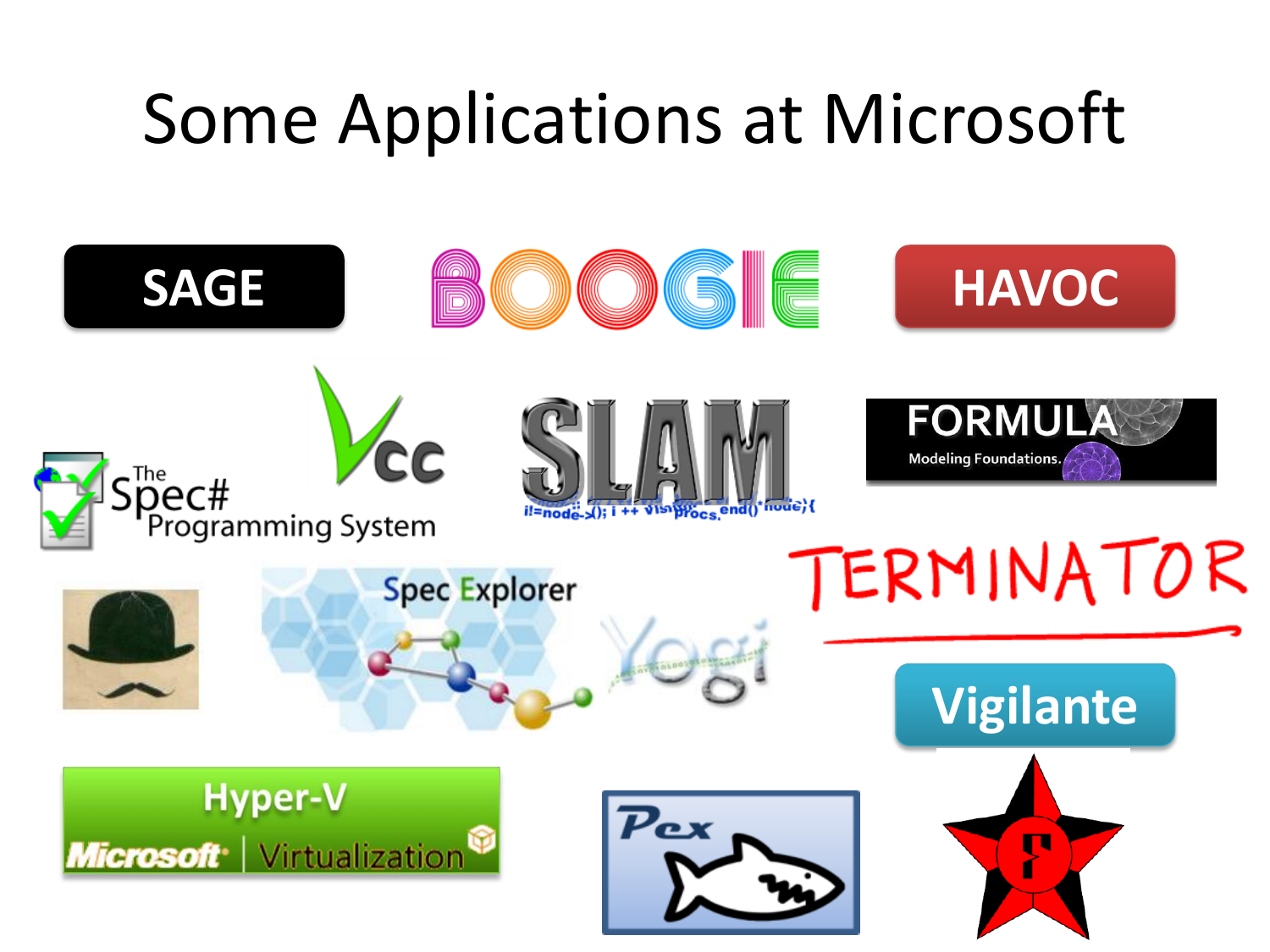## Impact

Used by many research groups TACAS paper (> 1500 citations) More than 35k downloads Ships with many popular systems Isabelle, Pex, SLAM/SDV, … Solved more than 5 Billion constraints created by SAGE when checking Win8 and Office.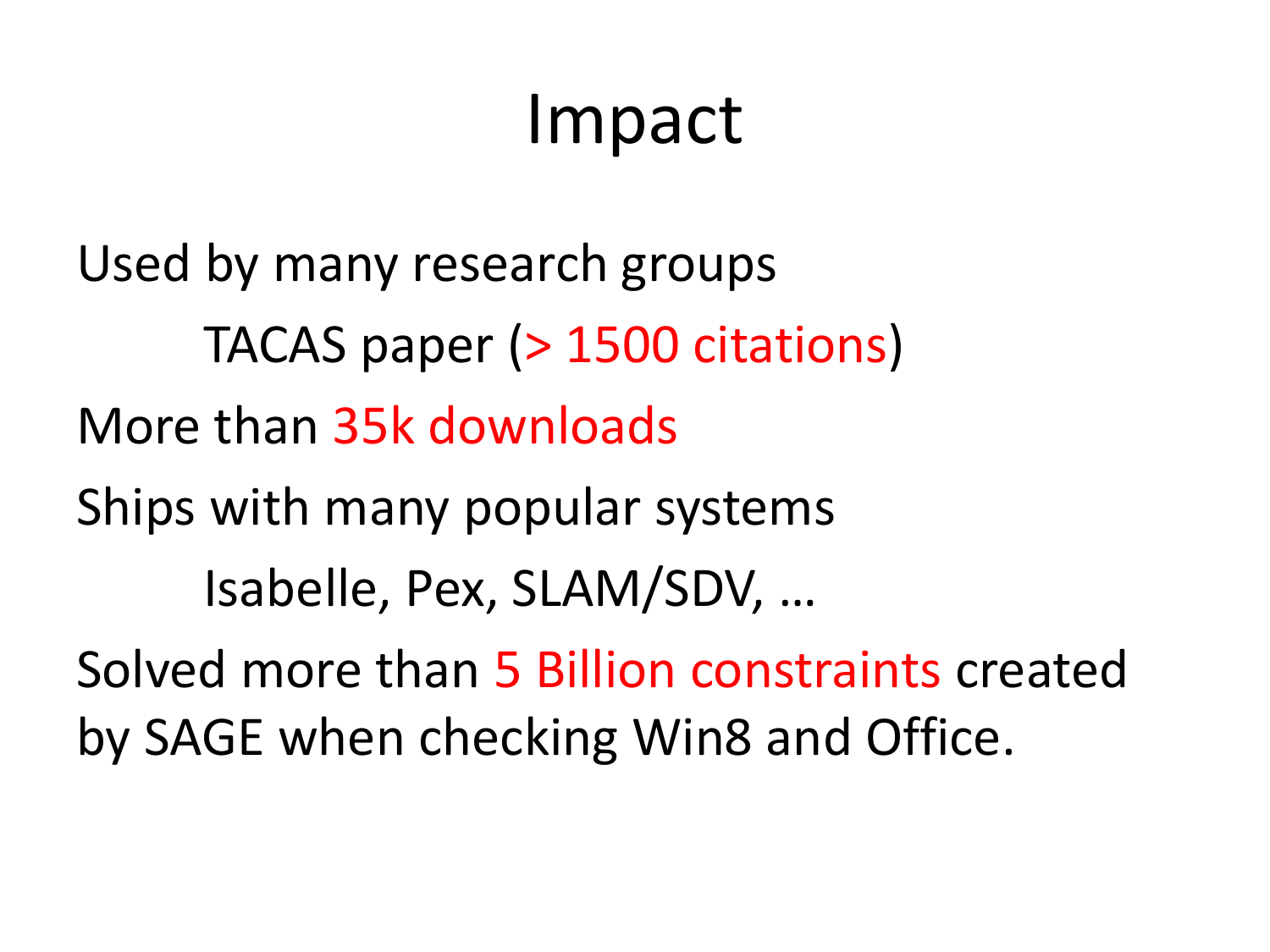# Results and Contributions

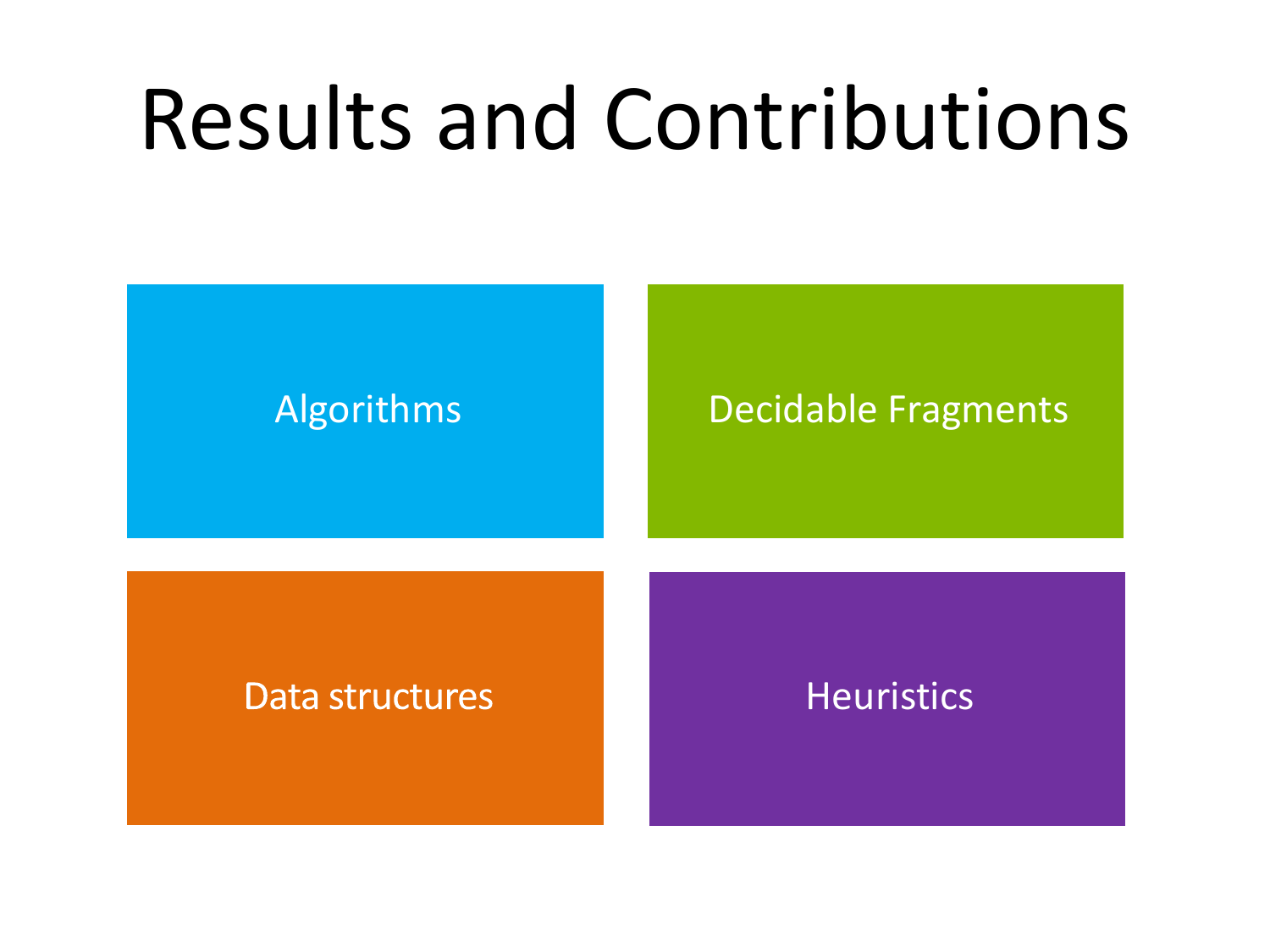## Recent Progress

1. Interpolants 2. Fixed Points

Beyond Satisfiability



Arithmetic, Bit-Vectors, Booleans, Arrays, Datatypes, Quantifiers

New Engines

### 3. Strings 4.Nonlinear arith.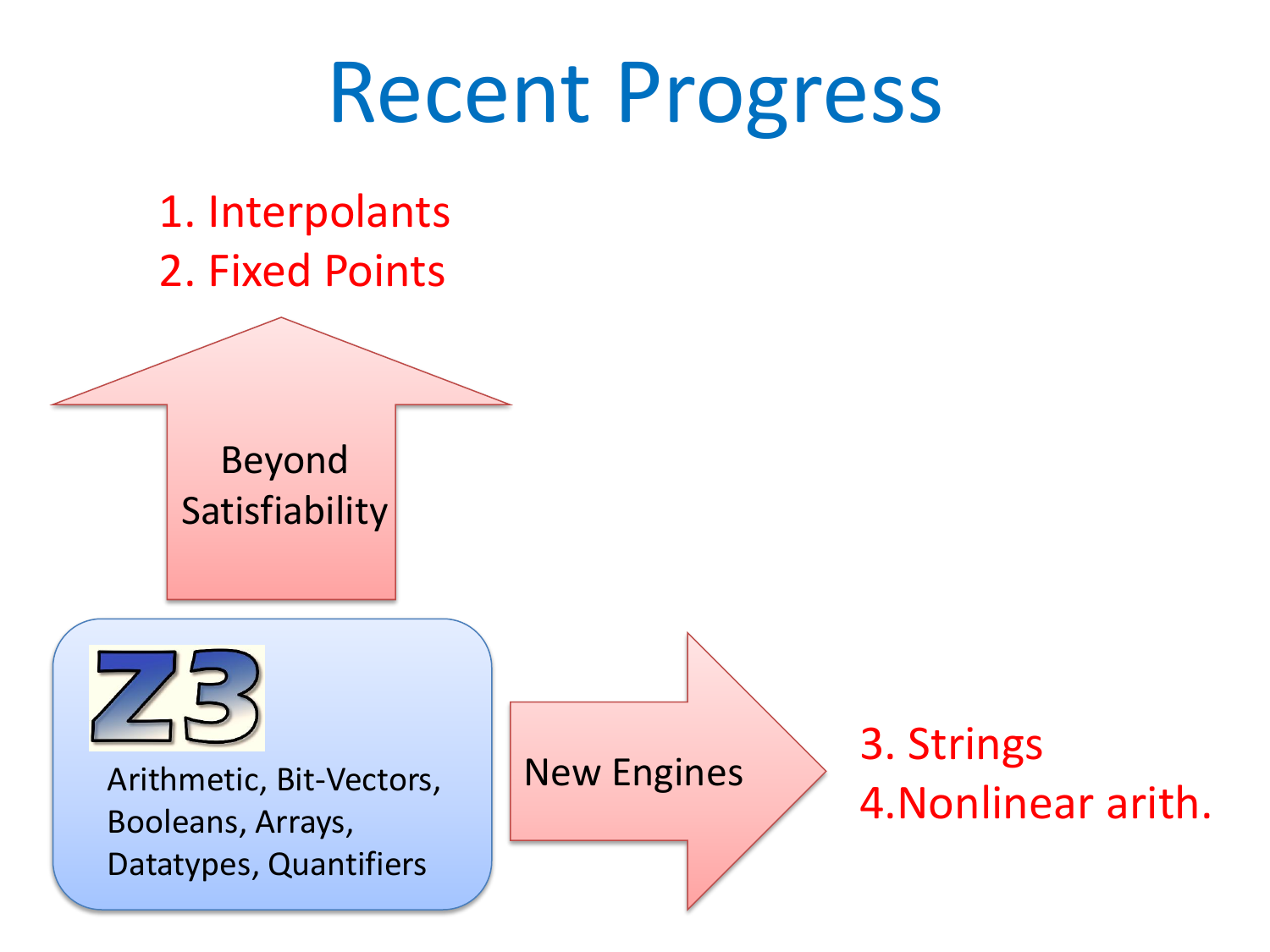### SMT solvers are popular